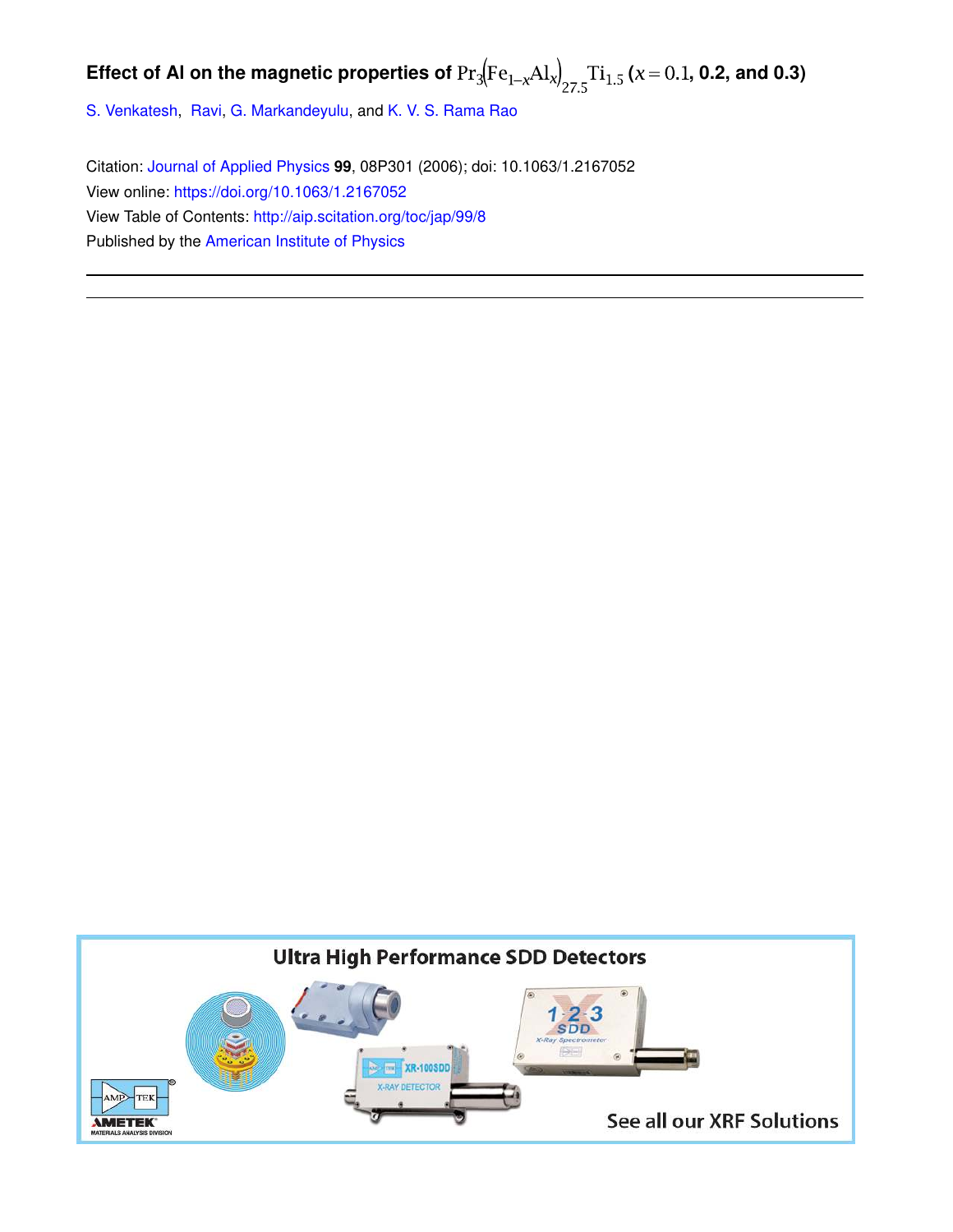# Effect of AI on the magnetic properties of Pr<sub>3</sub>(Fe<sub>1−x</sub>AI<sub>x</sub>)<sub>27.5</sub>Ti<sub>1.5</sub>  $(x=0.1, 0.2,$  and  $0.3)$

S. Venkatesh

*Magnetism and Magnetic Materials Laboratory, Department of Physics, Indian Institute of Technology Madras, Chennai 600 036, India*

#### Ravi

*Department of Metallurgical and Materials Engineering, Indian Institute of Technology Madras, Chennai 600 036, India*

G. Markandeyulu<sup>a)</sup> and K. V. S. Rama Rao

*Magnetism and Magnetic Materials Laboratory, Department of Physics, Indian Institute of Technology Madras, Chennai 600 036, India*

(Presented on 2 November 2005; published online 20 April 2006)

The effect of Al on the structural and magnetic properties of  $Pr_3(Fe_{1-x}Al_x)_{27.5}Ti_{1.5}$  ( $x=0.1, 0.2,$  and 0.3) compounds has been investigated by x-ray-diffraction, magnetization, and Curie temperature measurements. All these compounds have formed in monoclinic symmetry with  $A2/m$  space group with  $Pr(Fe, Ti)_{12}$  as secondary phase and traces of  $\alpha$ -Fe. The monotonic decreases in  $M<sub>S</sub>$  both at 300 and 80 K are discussed on the basis of electron transfer from the 3*p* band of Al to the 3*d* band of Fe near  $E_F$ . The variations in  $T_C$  are explained using the Friedel approach. In all the compounds, the easy magnetization direction is away from the *b* axis. © *2006 American Institute of Physics*. [DOI: 10.1063/1.2167052]

# **INTRODUCTION**

The findings of  $Nd_2(Fe, Ti)_{29}$  by Collocott *et al.* in 1992 (Ref. 1) recognized as having  $Nd_3$ (Fe,Ti)<sub>29</sub> (3:29) stoichiometry with monoclinic symmetry<sup>2–5</sup> and  $A2/m$  space group with 11 inequivalent sites for Fe and 2 inequivalent sites for *R*) have led to the addition of 3:29 compounds to several of the  $R-TM$  intermetallics, viz.,  $RCo<sub>5</sub>$ (hexagonal),  $R_2$ (Fe, *TM*)  $_{17}$  (2:17 hexagonal or rhombohedral),  $R(\text{Fe}, TM)_{12}$  (1:12 tetragonal), and  $\text{Nd}_2\text{Fe}_{14}\text{B}$  (tetragonal) for permanent magnet applications. The 3:29 compounds are reported to be stable at high temperatures  $(>1000 \degree C)$  (Ref. 6) and the formation of this phase strongly depends on the composition of the stabilizing element(s) and the heat treatment parameters. Yang *et al.* reported<sup>7</sup> that from the compound  $Sm_{10}Fe_{85}Ti_5$ , 3:29 phase could be obtained after annealing at 1000 °C followed by water quenching, the 2:17 phase could be formed as major phase when heat treated at 1100 °C followed by air quenching, and the hexagonal  $TbCu<sub>7</sub>$  phase could be realized when heat treated at 1200 °C followed by water quenching. The enhancement of magnetic properties of  $Sm<sub>3</sub>(Fe, Ti)<sub>29</sub>$  by interstitial modifications by nitrogen<sup>8</sup> has resulted in considerable investigations on the magnetic properties of the 3:29 compounds with *R*  $=Y$ , Ce, Pr, Nd, Sm, Gd, Tb, Dy, and Er and a stabilizing element  $TM = Ti$ , V, Cr, Mn, W, Ta, and Si for permanent magnet applications.<sup>2–5</sup> Shah et al.<sup>9</sup> have observed a first-order magnetization process (FOMP) in  $(Sm_{0.2}Pr_{0.8})_3Fe_{27.5}Ti_{1.5}$  compound and uniaxial anisotropy in  $(\text{Sm}_{0.5}\text{Pr}_{0.5})_3\text{Fe}_{27.5}\text{Ti}_{1.5}\text{N}_5$  compound. The substitution of Al

has been reported to cause the anisotropy to become uniaxial in  $(Sm_{0.9}Pr_{0.1})_3$  (Fe<sub>1-*x*</sub>Al<sub>x</sub>)<sub>27.5</sub>Ti<sub>1.5</sub>compounds.<sup>10</sup> However, the magnetization and Curie temperature have been seen to decrease with Al substitution. The effect of Co substitution on the magnetic properties of  $Pr_3(Fe_{1-x}Co_x)_{27.5}Ti_{1.5}$  (Refs. 11 and 12) compounds has been reported to increase the Curie temperature *TC*-, anisotropy, and magnetization. In this paper, the effect of Al substitution for Fe on the magnetic properties of  $Pr_3Fe_{27}$ ,  $Ti_1$ , is reported.

#### **EXPERIMENTAL DETAILS**

All the compounds were prepared by arc furnace under argon atmosphere starting with highly pure elements (Pr with 99.9%, Fe and Al with 99.95%, and Ti with 99.99%). The ingots were melted several times to ensure homogeneity. The weight loss after the melting was ensured to be less than 0.5%. The ingots were wrapped in a tantalum foil and sealed in a quartz tube under vacuum (10<sup>-6</sup> mbar), homogenized at 1050 °C for five days, and was then subsequently quenched in water. Phase identification and structural characterization were carried out by powder x-ray-diffraction patterns employing Fe  $K_{\alpha}$  radiation and microstructural analyses by scanning electron microscope (SEM) (using LEO 440i scanning electron microscope) and energy dispersive x ray (EDX) (Oxford ISIS300 ultracool energy dispersive x-ray SiLi detector). Magnetization measurements were carried out using a PAR model 155 vibrating-sample magnetometer (VSM) up to an applied field of 12 kOe. In order to determine the easy direction of magnetization (EMD) and the nature of anisotropy, the powder of samples were mixed with a 5 min epoxy resin and arresting the moments by keeping the sample holder geometry parallel and perpendicular to an external magnetic field of 2.4 T. X-ray-diffraction (XRD)

a)Author to whom correspondence should be addressed; FAX:  $+91-44-$ 22570509/22570545; electronic mail: mark@physics.iitm.ac.in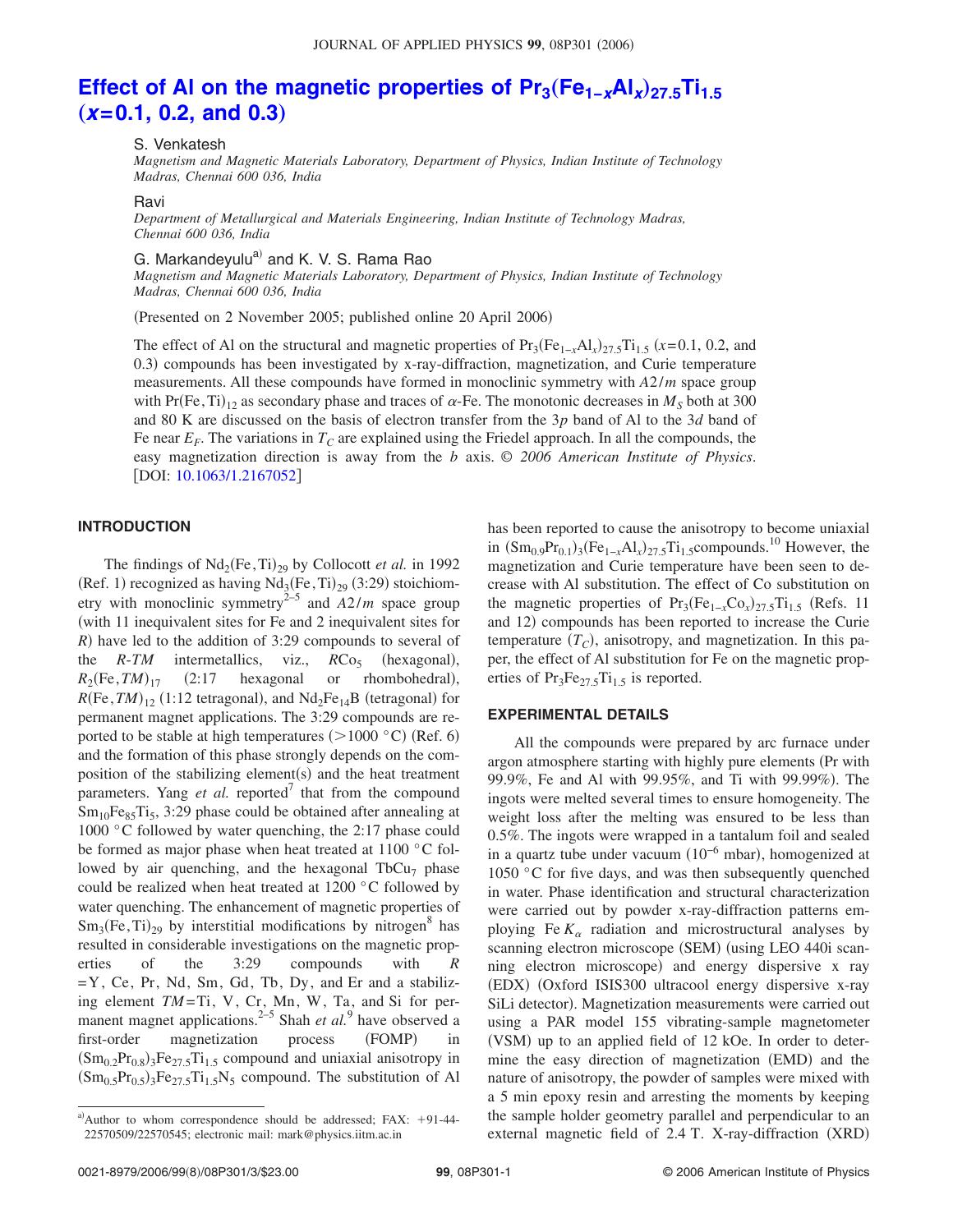

FIG. 1. XRD patterns of (a) random and (b) aligned powders of  $Pr_3(Fe_{1-x}Al_x)_{27.5}Ti_{1.5}.$ 

patterns on the magnetically oriented sample (keeping the sample holder perpendicular to the field) were taken to identify the EMD.

#### **RESULTS AND DISCUSSION**

Figure  $1(a)$  shows the powder XRD patterns of  $Pr_3(Fe_{1-x}Al_x)Ti_{1.5}$  ( $x=0.1, 0.2,$  and 0.3) compounds. It is observed that all the compounds have formed with 3:29 phase as the major phase with monoclinic structure and 1:12 phase as the secondary phase and traces of  $\alpha$ -Fe. The patterns were indexed according to *A*2/*m* space group. Several attempts to stabilize the 3:29 phase in this series of compounds with *x* = 0.4 and 0.5 failed. The lattice parameters are listed in Table I.

It is seen that there is an increase in the lattice parameters and thus the cell volume on increasing the Al concentration. This is due to the larger atomic size of Al replacing a smaller Fe atom. Figure 2 shows a typical backscattered electron image (BSE) of the  $Pr_3(Fe_{0.8}Al_{0.2})Ti_{1.5}$  by SEM, which shows the presence of impurity phases (as dark spots) in addition to the main 3:29 phase. The energy dispersive x-ray

TABLE I. Lattice parameters and magnetic parameters of  $P_3(Fe_{1-x}Al_x)_{27.5}Ti_{1.5}$  compounds.

| $\mathcal{X}$             | $0^a$  | 0.1    | 0.2    | 0.3    |
|---------------------------|--------|--------|--------|--------|
|                           |        |        |        |        |
| $a(\text{Å}) \pm 0.002$   | 10.640 | 10.614 | 10.631 | 10.753 |
| $b(A) \pm 0.002$          | 8.600  | 8.699  | 8.611  | 8.658  |
| $c(\text{\AA}) \pm 0.002$ | 9.755  | 9.797  | 9.923  | 10.077 |
| $\beta$ (deg) ± 0.002     | 96.910 | 96.729 | 97.744 | 96.799 |
| $V(A)^3$                  | 887    | 897    | 907    | 937    |
| M <sub>s</sub> (emu/g)    | 124    | 108    | 84     | 59     |
| 300 K                     |        |        |        |        |
| $M_{\rm g}$ (emu/g)       | .      | 119    | 105    | 103    |
| 80 K                      |        |        |        |        |
| $T_C(K)$                  | 393    | 396    | 408    | 326    |
| $H_4(kOe)$                |        | 24     | 18     | 14     |

 $a_{\text{Data from Ref. } 9}$ 



FIG. 2. BSE image of  $Pr_3(Fe_{0.8}Al_{0.2})_{27.5}Ti_{1.5}$  using SEM.

spectrum for the same reveals that the matrix, dark, and grey phases are  $Pr_3(Fe_{1-x}Al_x)Ti_{1.5}$  (88%),  $\alpha$ -Fe (5%), and  $Pr(Fe, Ti)_{12}$  (7%), respectively.

Figure 3 shows the magnetization curves out at 300 K (open symbols) and 80 K (solid symbols). The magnetization at 300 K is seen to nearly saturate in all the compounds whereas, at 80 K, the magnetizations of the  $x=0.2$  and 0.3 compounds are seen not to saturate, indicative of an increase in the anisotropy. The saturation magnetization values  $(M<sub>s</sub>)$ were therefore determined by Honda plots and are listed in Table I. The values of  $M<sub>S</sub>$  are seen to decrease with increasing Al concentration. Similar decreases in  $M<sub>s</sub>$  have been reported in Al-substituted 2:17 compounds.<sup>13–15</sup> Ming-Zhu and  $Ching<sup>16</sup>$  have attributed the decrease in the average Fe moment and hence the magnetization upon Al substitution in  $Nd_2Fe_{17}$  compounds to the transfer of charges from the 3*p* band of Al lying at the bottom of the 3*d* band of Fe, to the 3*d* band. In the present case too, a similar charge transfer may be responsible for the decrease of magnetization with Al content. The spin-up subband could be almost completely filled near the Fermi level  $(E_F)$  and consequently any additional transfer of electrons could start filling the spin-down subband thereby decreasing the difference between the density of states (DOS) of spin-up and spin-down subbands and hence decrease in magnetization.



FIG. 3. Magnetization curves of  $Pr_3(Fe_{1-x}Al_x)_{27.5}Ti_{1.5}$  compounds at 300 K (open symbols) and at 80 K (solid symbols).